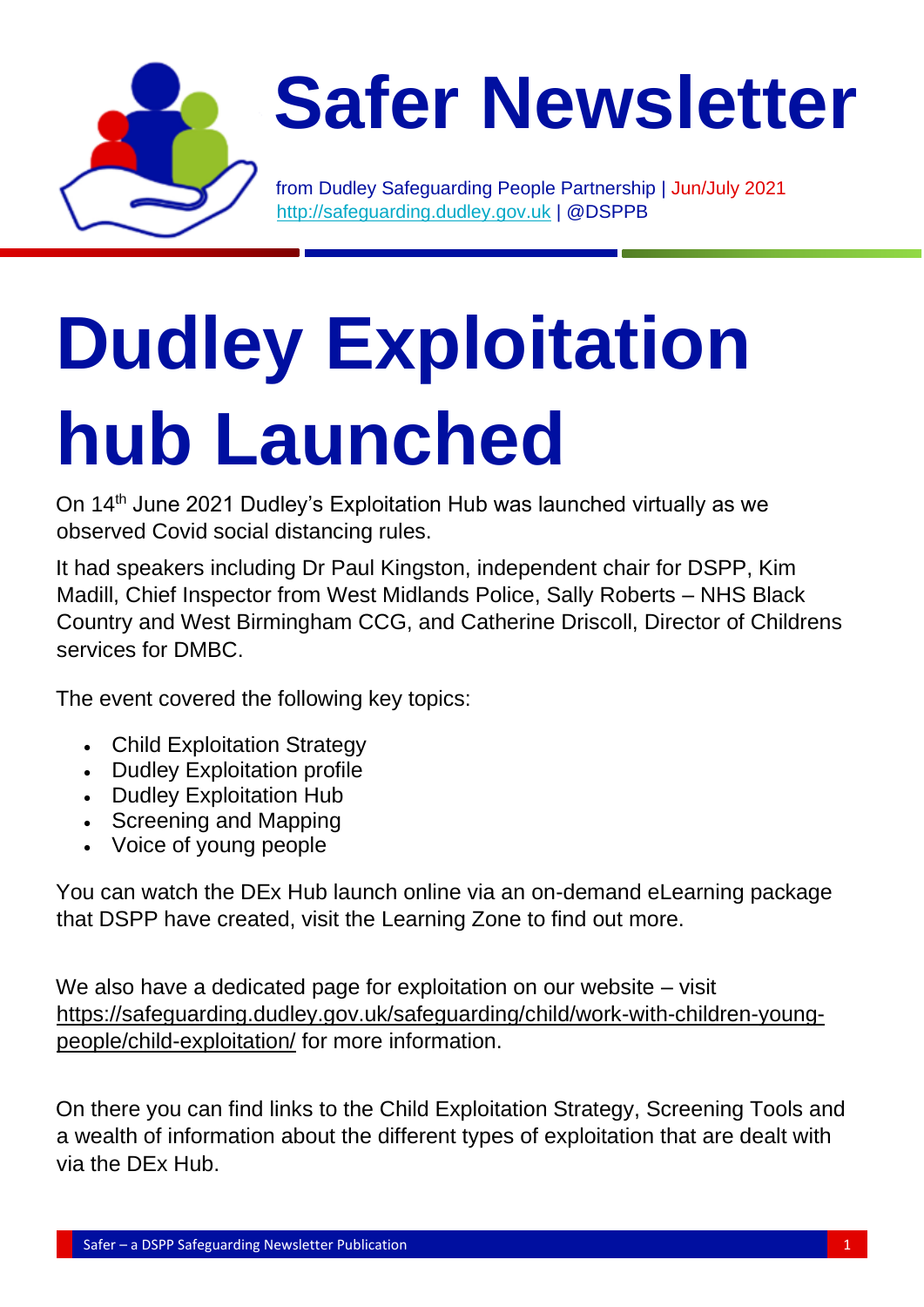# **DSPP Training offer**



#### **Learning Zone**

In this section you will find details of training courses, policies and strategies to support you in your work. If you feel we can improve this section further please do not hesitate to contact us.

**View our training offer** We are responsible for the co-ordination, commissioning, delivery and evaluation of the multi-agency safeguarding training programme across Dudley.

As you will know 2020 has been a difficult year for us all with Covid and social distancing, but we wanted to remind you that we have a comprehensive training offer that is delivered virtually and via eLearning.

We use the Phew LMS system for our event and learning management and you must be a registered user to access our systems.



A couple of things to note are that you cannot sign up other people to access training on your account as only you can access your account, and secondly, we **charge** for nonattendance of training that is booked via the DSPP.



Please arrive at least 15 minutes prior to the course commencing as the training will begin promptly at the time stated.



The DSPP have agreed that candidates that are more than 30 minutes late to a one-day course without making contact with the venue or training team will not be allowed admittance and will be charged the full fee **(£100)** for non-attendance, the same fees will be charged for absence from the course too.

Half Day courses and briefing sessions: In order to minimise disruption to the training, the partnership have agreed that candidates who are more than 15 minutes late for a half day course or shorter briefing session without making contact with the venue or training team will not be allowed admittance and will be charged the full fee **(£50)** for nonattendance, the same fees will be charged for absence from the course too.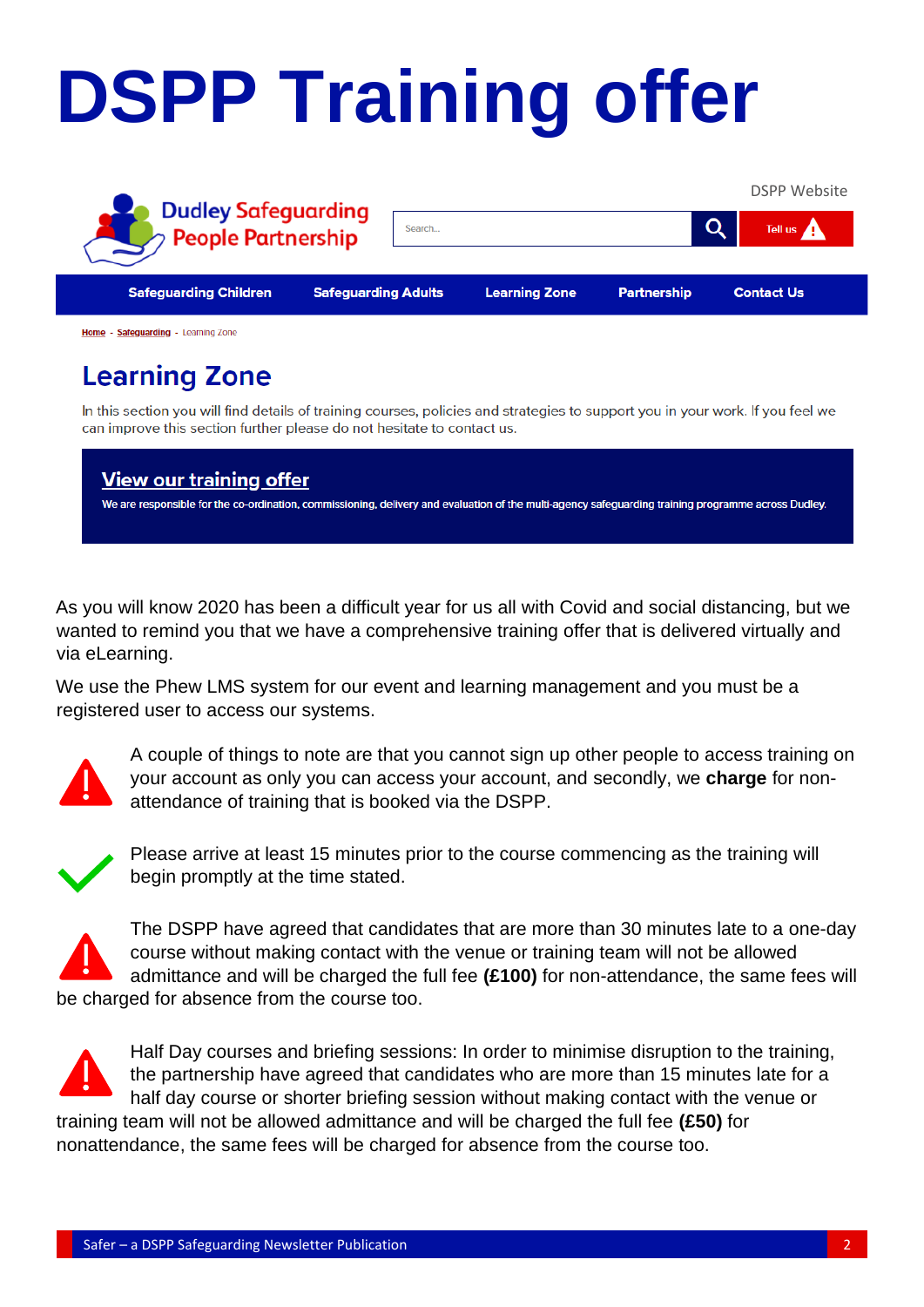### **DSPP to recruit an Independent Scrutineer for Childrens safeguarding.**

The Children and Social Work Act 2017 replaced Local Safeguarding Children Boards (LSCBs) with a new statutory framework requiring clinical commissioning groups, police, and local authorities to determine local arrangements for the protection and safeguarding of children in their area.

The legislation stipulates that arrangements must include scrutiny of effectiveness.

The role of independent scrutiny Working Together to Safeguard Children (2018) gives further guidance and states that scrutiny should be:

- Objective
- Act as a constructive critical friend
- Promote reflection to drive continuous improvement

In Dudley, the role is designed to provide critical challenge to:

- Provide assurance in judging the effectiveness of services to protect children
- Assist where there is a disagreement between agencies
- Support the Dudley Safeguarding People Partnership to be a learning organisation

Independent scrutiny will be provided by a single individual with a view to generating learning for system improvements.

The independent scrutineer will be required to provide assurance in judging the effectiveness of multi-agency arrangements to safeguard and promote the welfare of all Dudley children, including arrangements to identify and review serious child safeguarding cases.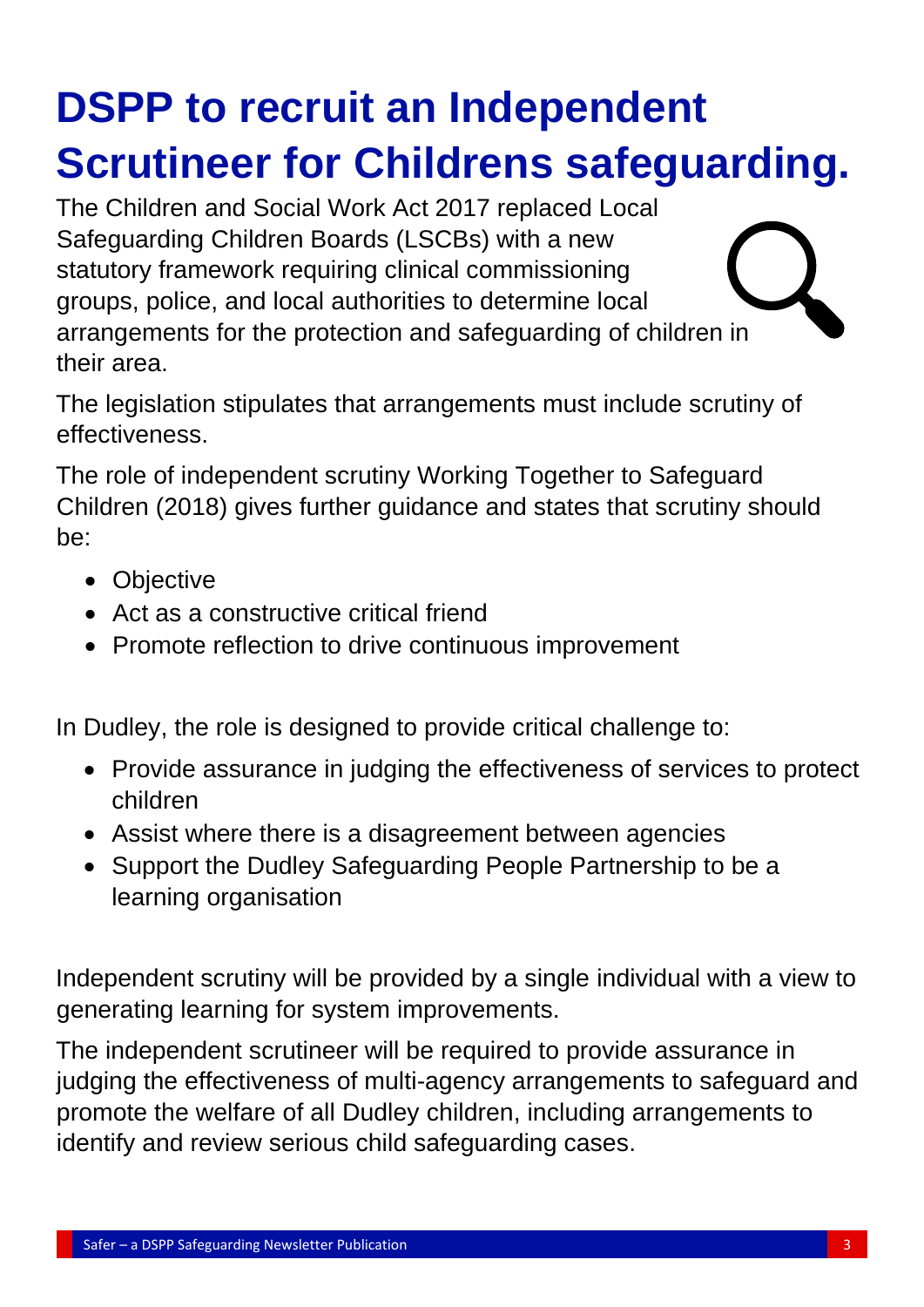### **In other news:**

The DSPP are working in partnership to developing a neglect quality statement, that is life course to support the work of safeguarding children, young people, and adults in Dudley.

#### **Multi Agency Case File Audit's (MACFAs)**

Dudley Safeguarding People Partnership (DSPP) has a duty to evaluate multi-agency working through case file audits which involves professionals from across the children's workforce, and in turn, identify themes and trends in order to share learning and recommendations for improvement regarding the quality of practice and service provision.

The audits look at and scrutinise multi-agency practice from a random selection of cases to assess the quality of practice and lessons to be learned in terms of both multi-agency and multi-disciplinary practice.

The following will underpin the MACFA process:

- Focus on multi-agency and multi-disciplinary interventions and have a clear focus and clearly defined terms of reference
- An expectation that all agencies commit to the MACFA procedures
- Focus on current practice, considering interventions that have occurred within the last 12 months
- Consider interventions that are within the remit and work of local agencies
- Include a focus on the welfare of the child, other children living in the household, timeliness, communication and engagement with families or other significant adults

The intention of the MACFA process is to carry out audits in a spirit of appreciative inquiry to "shine a light on what is working well in organisations and potentially engage all stakeholders in building conditions for best practice" (Bellinger and Elliot, 2011)